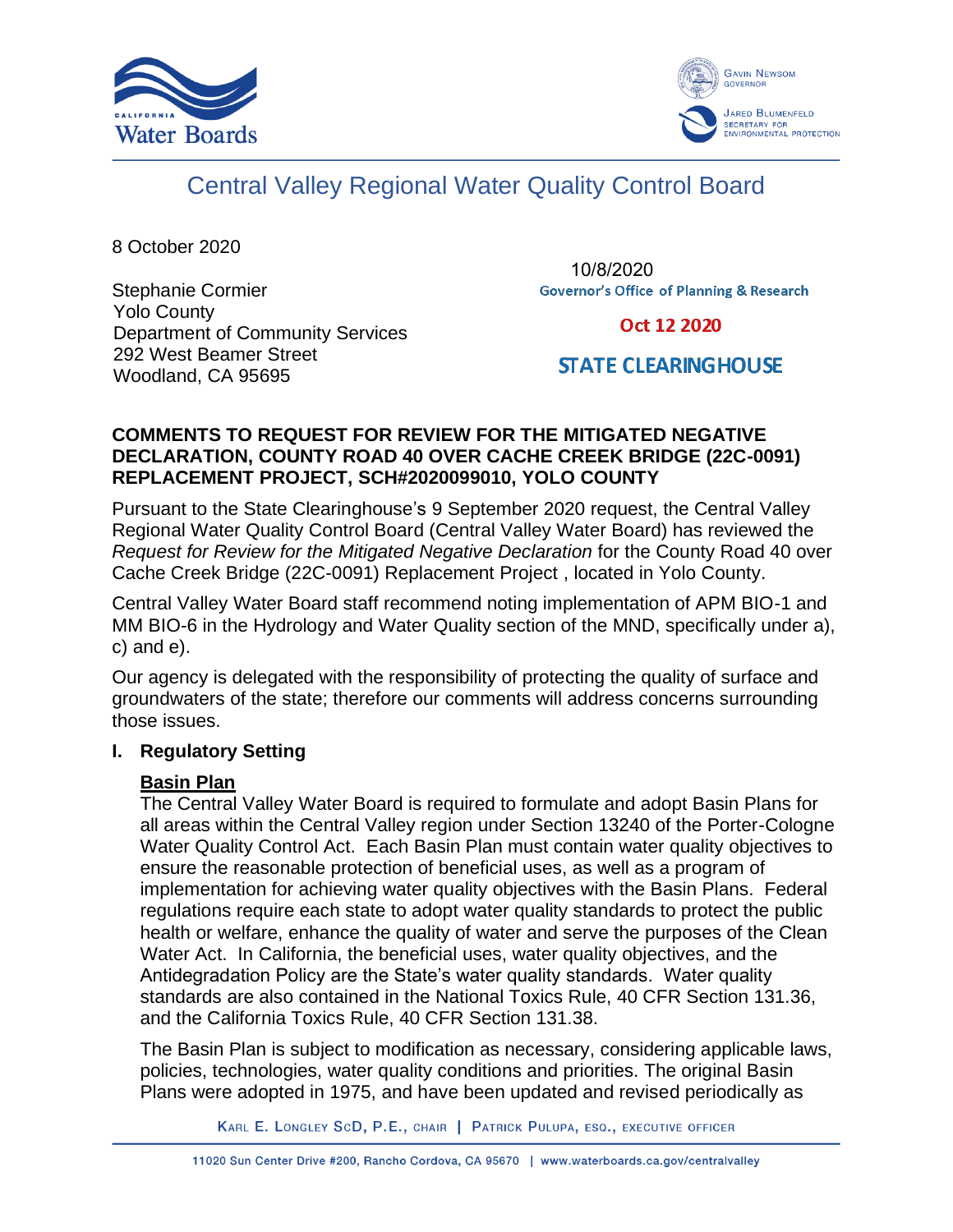County Road 40 over Cache Creek - 2 - 8 October 2020 Bridge (22C-0091) Replacement Project Yolo County

required, using Basin Plan amendments. Once the Central Valley Water Board has adopted a Basin Plan amendment in noticed public hearings, it must be approved by the State Water Resources Control Board (State Water Board), Office of Administrative Law (OAL) and in some cases, the United States Environmental Protection Agency (USEPA). Basin Plan amendments only become effective after they have been approved by the OAL and in some cases, the USEPA. Every three (3) years, a review of the Basin Plan is completed that assesses the appropriateness of existing standards and evaluates and prioritizes Basin Planning issues. For more information on the *Water Quality Control Plan for the Sacramento and San Joaquin River Basins*, please visit our website:

[http://www.waterboards.ca.gov/centralvalley/water\\_issues/basin\\_plans/](http://www.waterboards.ca.gov/centralvalley/water_issues/basin_plans/)

#### **Total Maximum Daily Load**

Portions of Cache Creek are within the project area are currently on the Clean Water Act Section 303(d) List of Impaired Waters due to boron, mercury, and toxicity. Central Valley Water Board staff recommends referencing the most current 303(d) list and requirements contained in existing TMDLs for Cache Creek within the Mitigated Negative Declaration, discussing any potential short- and long-term effects of these pollutants from project activities or program level impacts, and discussing mitigation measures and/or best management practices to reduce potential effects.

### **Antidegradation Considerations**

All wastewater discharges must comply with the Antidegradation Policy (State Water Board Resolution 68-16) and the Antidegradation Implementation Policy contained in the Basin Plan. The Antidegradation Implementation Policy is available on page 74 at:

https://www.waterboards.ca.gov/centralvalley/water\_issues/basin\_plans/sacsjr\_2018 05.pdf

In part it states:

*Any discharge of waste to high quality waters must apply best practicable treatment or control not only to prevent a condition of pollution or nuisance from occurring, but also to maintain the highest water quality possible consistent with the maximum benefit to the people of the State.*

*This information must be presented as an analysis of the impacts and potential impacts of the discharge on water quality, as measured by background concentrations and applicable water quality objectives.*

The antidegradation analysis is a mandatory element in the National Pollutant Discharge Elimination System and land discharge Waste Discharge Requirements (WDRs) permitting processes. The environmental review document should evaluate potential impacts to both surface and groundwater quality.

#### **II. Permitting Requirements**

# **Construction Storm Water General Permit**

Dischargers whose project disturb one or more acres of soil or where projects disturb less than one acre but are part of a larger common plan of development that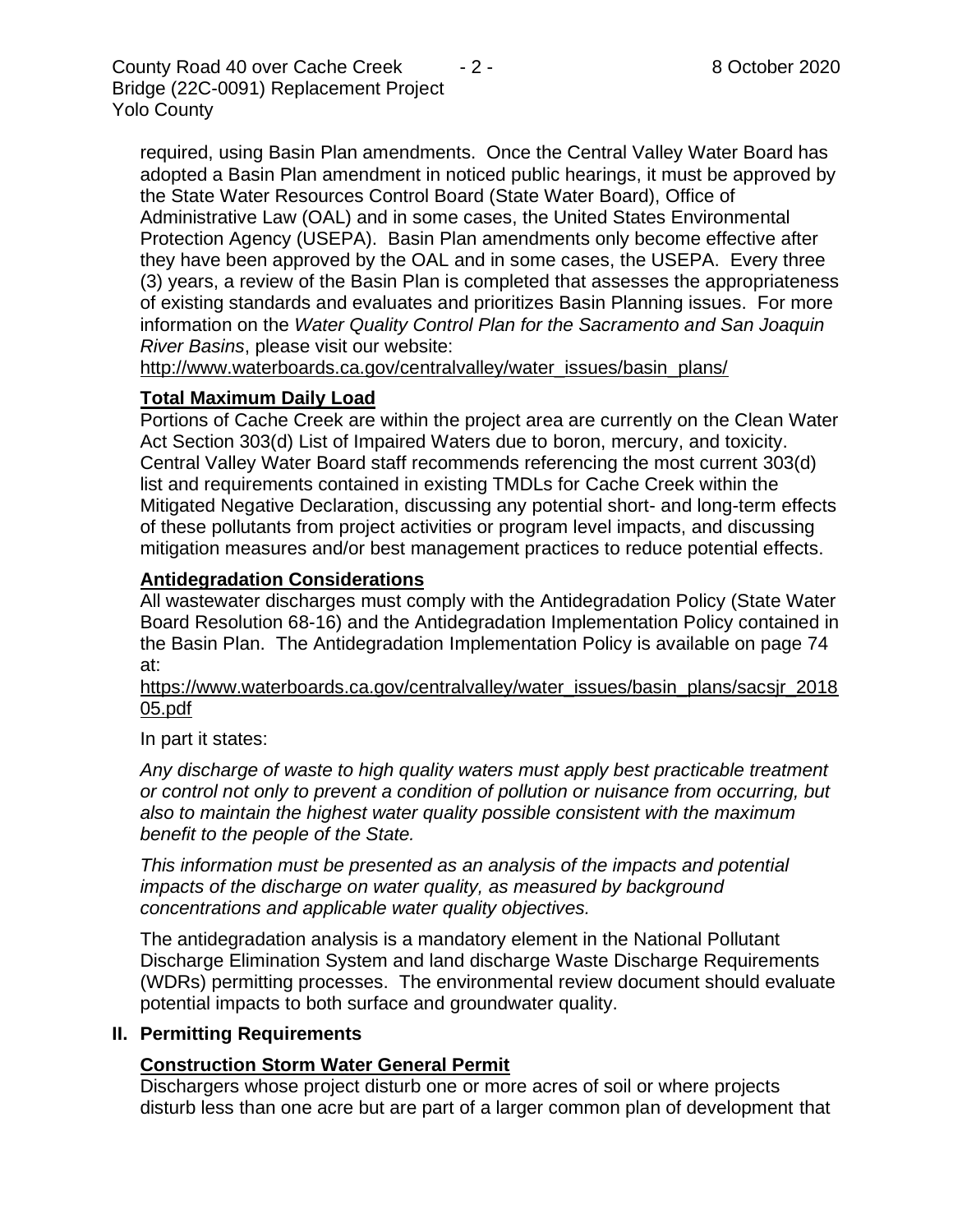County Road 40 over Cache Creek - 3 - 8 October 2020 Bridge (22C-0091) Replacement Project Yolo County

in total disturbs one or more acres, are required to obtain coverage under the General Permit for Storm Water Discharges Associated with Construction and Land Disturbance Activities (Construction General Permit), Construction General Permit Order No. 2009-0009-DWQ. Construction activity subject to this permit includes clearing, grading, grubbing, disturbances to the ground, such as stockpiling, or excavation, but does not include regular maintenance activities performed to restore the original line, grade, or capacity of the facility. The Construction General Permit requires the development and implementation of a Storm Water Pollution Prevention Plan (SWPPP). For more information on the Construction General Permit, visit the State Water Resources Control Board website at:

[http://www.waterboards.ca.gov/water\\_issues/programs/stormwater/constpermits.sht](http://www.waterboards.ca.gov/water_issues/programs/stormwater/constpermits.shtml) [ml](http://www.waterboards.ca.gov/water_issues/programs/stormwater/constpermits.shtml)

#### **Clean Water Act Section 404 Permit**

If the project will involve the discharge of dredged or fill material in navigable waters or wetlands, a permit pursuant to Section 404 of the Clean Water Act may be needed from the United States Army Corps of Engineers (USACE). If a Section 404 permit is required by the USACE, the Central Valley Water Board will review the permit application to ensure that discharge will not violate water quality standards. If the project requires surface water drainage realignment, the applicant is advised to contact the Department of Fish and Game for information on Streambed Alteration Permit requirements. If you have any questions regarding the Clean Water Act Section 404 permits, please contact the Regulatory Division of the Sacramento District of USACE at (916) 557-5250.

#### **Clean Water Act Section 401 Permit – Water Quality Certification**

If an USACE permit (e.g., Non-Reporting Nationwide Permit, Nationwide Permit, Letter of Permission, Individual Permit, Regional General Permit, Programmatic General Permit), or any other federal permit (e.g., Section 10 of the Rivers and Harbors Act or Section 9 from the United States Coast Guard), is required for this project due to the disturbance of waters of the United States (such as streams and wetlands), then a Water Quality Certification must be obtained from the Central Valley Water Board prior to initiation of project activities. There are no waivers for 401 Water Quality Certifications. For more information on the Water Quality Certification, visit the Central Valley Water Board website at:

#### https://www.waterboards.ca.gov/centralvalley/water\_issues/water\_quality\_certificatio n/

Central Valley Water Board staff recommends listing best management practices/avoidance and minimization measures in the 401 Water Quality Certification application to reduce sediment transport, turbidity, and potential mercury transport or methylation downstream. These measures can include, but are not limited to, dewatering the in-channel work areas prior to construction and stabilizing disturbed areas prior to removing the dewatering structure, and installing turbidity curtains prior to any in-water work when dewatering is not an option.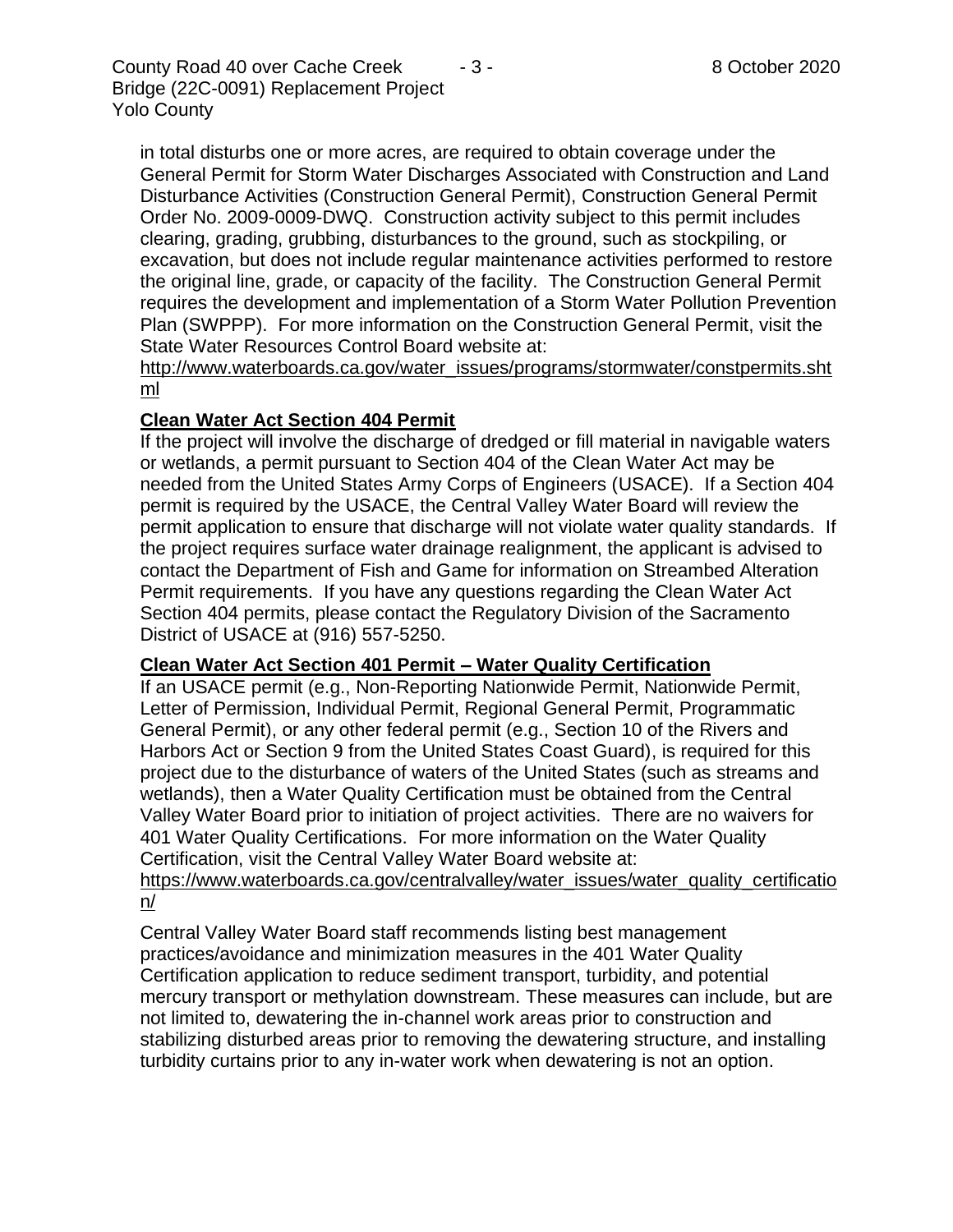County Road 40 over Cache Creek - 4 - 8 October 2020 Bridge (22C-0091) Replacement Project Yolo County

### **Waste Discharge Requirements – Discharges to Waters of the State**

If USACE determines that only non-jurisdictional waters of the State (i.e., "nonfederal" waters of the State) are present in the proposed project area, the proposed project may require a Waste Discharge Requirement (WDR) permit to be issued by Central Valley Water Board. Under the California Porter-Cologne Water Quality Control Act, discharges to all waters of the State, including all wetlands and other waters of the State including, but not limited to, isolated wetlands, are subject to State regulation. For more information on the Waste Discharges to Surface Water NPDES Program and WDR processes, visit the Central Valley Water Board website at:https://www.waterboards.ca.gov/centralvalley/water\_issues/waste\_to\_surface\_wat er/

Projects involving excavation or fill activities impacting less than 0.2 acre or 400 linear feet of non-jurisdictional waters of the state and projects involving dredging activities impacting less than 50 cubic yards of non-jurisdictional waters of the state may be eligible for coverage under the State Water Resources Control Board Water Quality Order No. 2004-0004-DWQ (General Order 2004-0004). For more information on the General Order 2004-0004, visit the State Water Resources Control Board website at:

https://www.waterboards.ca.gov/board\_decisions/adopted\_orders/water\_quality/200 4/wqo/wqo2004-0004.pdf

#### **Dewatering Permit**

If the proposed project includes construction or groundwater dewatering to be discharged to land, the proponent may apply for coverage under State Water Board General Water Quality Order (Low Threat General Order) 2003-0003 or the Central Valley Water Board's Waiver of Report of Waste Discharge and Waste Discharge Requirements (Low Threat Waiver) R5-2018-0085. Small temporary construction dewatering projects are projects that discharge groundwater to land from excavation activities or dewatering of underground utility vaults. Dischargers seeking coverage under the General Order or Waiver must file a Notice of Intent with the Central Valley Water Board prior to beginning discharge.

For more information regarding the Low Threat General Order and the application process, visit the Central Valley Water Board website at:

http://www.waterboards.ca.gov/board\_decisions/adopted\_orders/water\_quality/2003/ wqo/wqo2003-0003.pdf

For more information regarding the Low Threat Waiver and the application process, visit the Central Valley Water Board website at:

https://www.waterboards.ca.gov/centralvalley/board\_decisions/adopted\_orders/waiv ers/r5-2018-0085.pdf

If the proposed project includes construction dewatering and it is necessary to discharge the groundwater to waters of the United States, the proposed project will require coverage under a National Pollutant Discharge Elimination System (NPDES) permit. Dewatering discharges are typically considered a low or limited threat to water quality and may be covered under the General Order for *Limited Threat*